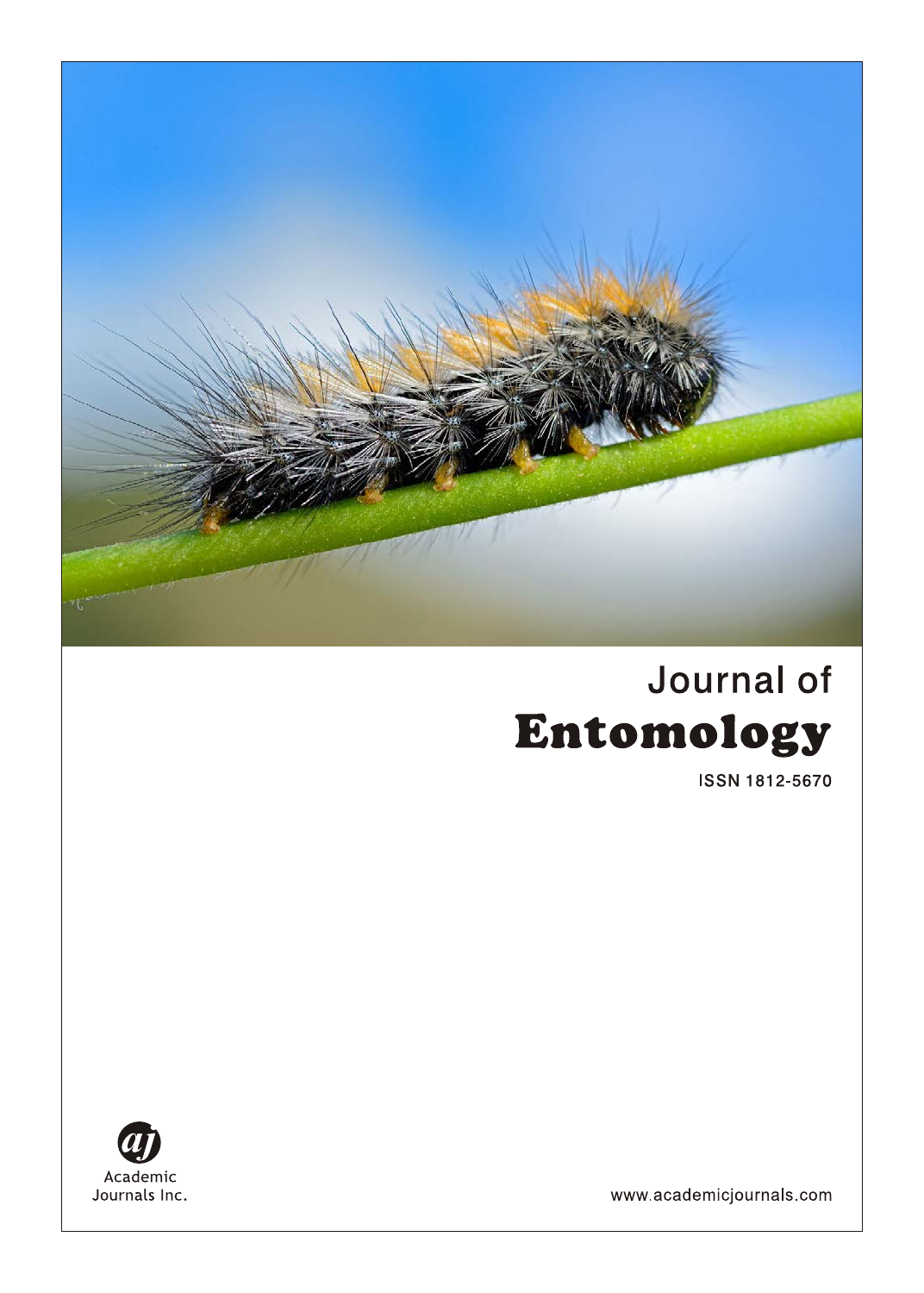#### **OPEN ACCESS Journal of Entomology**

ISSN 1812-5670 DOI: 10.3923/je.2016.40.47



## **Research Article Monitoring Permethrin and Imidacloprid Resistance in Indonesian House Fly** *Musca domestica* **L. (Diptera: Muscidae)**

<sup>1,2</sup>Kustiati, <sup>1</sup>Marselina I. Tan, <sup>1</sup>Sri Yusmalinar, <sup>1,3</sup>Trisnowati B. Ambarningrum and <sup>1</sup>Intan Ahmad

1 School of Life Sciences and Technology, Bandung Institute of Technology, Jalan Ganehsa 10, Bandung 40132, Indonesia 2 Department of Biology, Faculty of Mathematics and Natural Sciences, Universitas Tanjungpura, Pontianak, Indonesia  $^3$ Faculty of Biology, Universitas Jenderal Soedirman, Purwokerto, Indonesia

### Abstract

House flies, Musca domestica L. is a major and the most common urban insect pest in Indonesia and is known to have the ability to develop resistance to insecticides. In order to determine the resistance status of this pest to permethrin and imidacloprid, the most commonly used insecticides to control this pest, 32 strains of house flies collected in 2013 and 2014 from 26 capital of provinces in Indonesia were tested. House flies were tested by topical application and feeding bioassay for resistance to permethrin and imidacloprid, respectively. To examine the resistance mechanism to permethrin, the synergist piperonyl butoxide was used. Majority of all strains, 26 of 32 field-collected strains showed very high levels of resistance to permethrin, the range of resistance ratios was 190-25190 fold for permethrin when compared with a susceptible strain. However, a few strains showed no to high levels of resistance to permethrin, with the range ratio was 0.3-143 fold. Meanwhile, for imidacloprid, all strains showed no to very low resistance (resistance ratios of 0.4-6.1 fold). Assay using permethrin in the presence of PBO in 12 of 14 selected strains were found to decrease the LD values, which suggests that the detoxifying enzyme Mixed Function Oxidase (MFO) might have a role in the development of resistance to permethrin. Our study is the first report of house flies resistance throughout much of Indonesia, although all strains were still susceptible to imidacloprid. The findings, together with house flies integrated management, can be used to prevent resistance development in other insecticides.

Key words: Musca domestica, resistance status, insecticides, piperonyl butoxide, resistance ratio

Received: December 14, 2015 Accepted: January 27, 2016 Published: February 15, 2016

Citation: Kustiati, Marselina I. Tan, Sri Yusmalinar, Trisnowati B. Ambarningrum and Intan Ahmad, 2016. Monitoring permethrin and imidacloprid resistance in Indonesian house fly Musca domestica L. (Diptera: Muscidae). J. Entomol., 13: 40-47.

Corresponding Author: Intan Ahmad, School of Life Sciences and Technology, Bandung Institute of Technology, Jalan Ganehsa 10, Bandung 40132, Indonesia

Copyright: © 2016 Kustiati et al. This is an open access article distributed under the terms of the creative commons attribution License, which permits unrestricted use, distribution and reproduction in any medium, provided the original author and source are credited.

Competing Interest: The authors have declared that no competing interest exists.

Data Availability: All relevant data are within the paper and its supporting information files.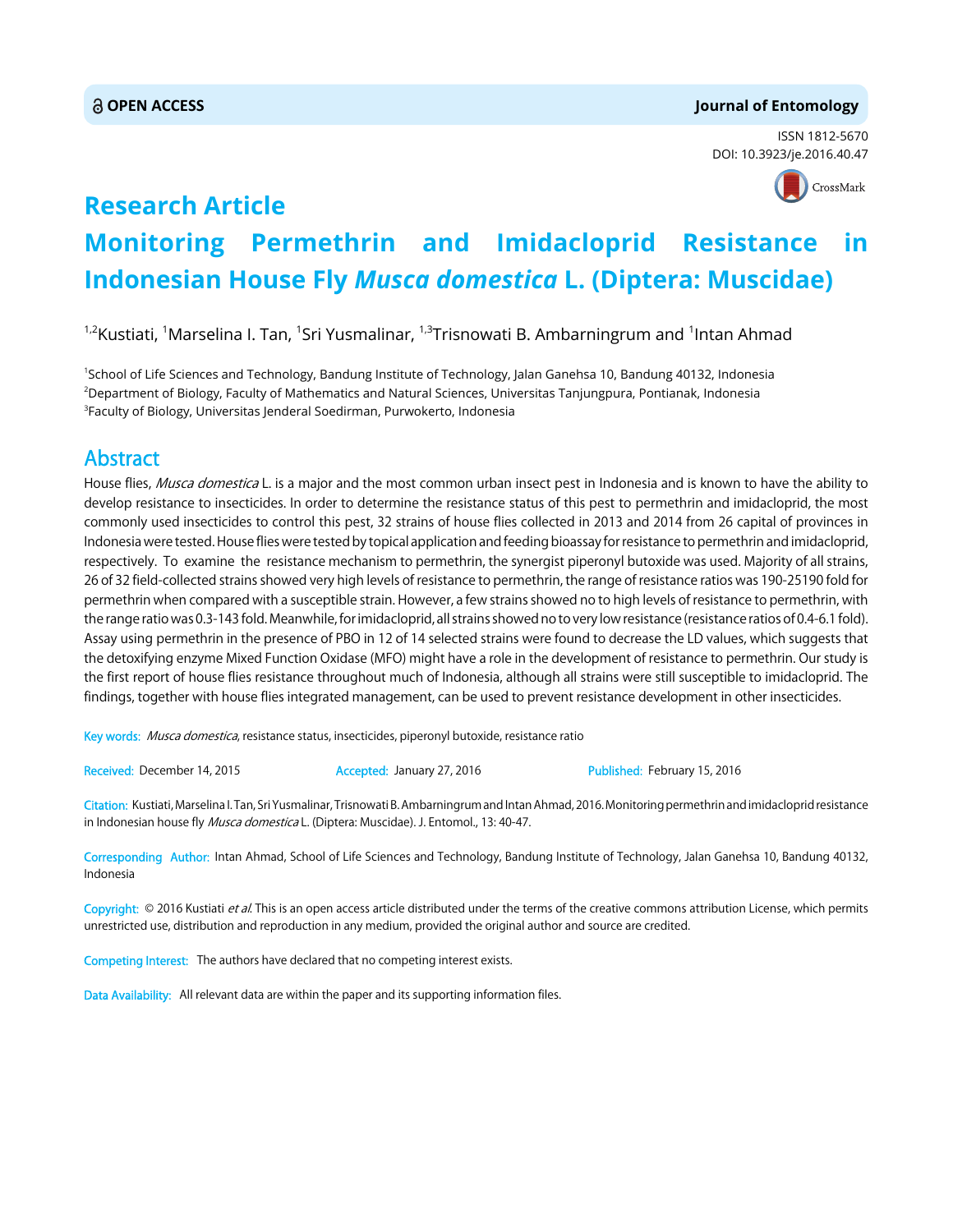#### INTRODUCTION

The house fly, Musca domestica L. (Diptera: Muscidae) is considered a pestiferous nuisance and important public health threat due to their potential role as mechanical vectors of  $\geq$ 100 diseases causing pathogens, e.g., typhoid, cholera, dysentery and diarrhea and viral infections (Keiding, 1986; Scott et al., 2014). Even though it was known that environmental sanitation was the most important aspect in controlling the house flies, the use of insecticides remain the first choice of controlling method. Unfortunately, the intensive use of insecticides has resulted in the development of resistance to not only all four major classes of insecticides (organochlorine, organophosphates, carbamates and pyrethorids) (Marcon et al., 2003; Akiner and Caglar, 2006; Cao et al., 2006; Memmi, 2010; Scott et al., 2013; Abbas et al., 2015a) but also to the relatively new class of insecticide, neonicotinoids.

Resistance to neonicotinoids in house flies has been reported in recent year in some countries. For example, in Denmark, moderate to high levels of resistance to imidacloprid were found in livestock units (Kristensen and Jespersen, 2008). Whereas, no to low levels of resistance to imidacloprid were found in five dairies farm in Florida (Kaufman et al., 2010b) and in five poultries facilities in Pakistan (Abbas et al., 2015b).

In Indonesia, since 1980s, home owners, public health officials and many professional Pest Control Operators (PCOs) used pyrethroids to control house flies due to their fast action and relatively low mammalian toxicity. However, due to the possibility that house flies in Indonesia had developed resistance to the pyrethroids and also environmental concerns, bait containing relatively new insecticide, imidacloprid was introduced as alternative in the late of 2000s.

Although some anecdotal reports from the PCOs has suggested house flies in some parts of Indonesia have developed resistance against pyrethroids, data about resistance status of house flies in Indonesia remain very limited or poorly documented. For example, Susanti in 2010, reported 6.2 fold resistance of houseflies collected from Bandung to permethrin and also suggested that detoxifying enzyme Mixed Function Oxidase (MFO) played an important role in the development of resistance to permethrin. However, her findings in terms of resistance ratio (6.2 fold) might have been lower than the expected, due to the fact that the Bandung strain was not compared with the standard insecticide susceptible ones.

Therefore, given the limited information on the resistance of house flies to insecticides in Indonesia, the purpose of this study was conducted to determine the current resistance status of permethrin and imidacloprid to houseflies which were collected from 26 Indonesian provinces as well as testing the possible mechanisms that was involved in the development of resistance to permethrin by using piperonyl butoxide as synergist (Astari and Ahmad, 2005). In addition, this study was expected to provide baseline data for future monitoring effort that will help to define a control strategy for management of house flies resistance to insecticide in Indonesia.

#### MATERIALS AND METHODS

House flies: Larvae and adult house flies, Musca domestica were collected from garbage dumps from the 32 locations in 26 Indonesian provinces from September 2012 to August 2014. The WHOij2 strain obtained from Danish Pest Infestation Laboratory University of Aarhus Denmark in 2011 was used as the control (susceptible strain). All strains were reared in Entomology Laboratory, School of Life Sciences and Technology, Institut Teknologi Bandung, Bandung, Indonesia. Methods used to rear larvae and adults were those described by Keiding and Arevad (1964) with modification. House flies were reared in a stainless steel frame cage measuring  $30 \times 30 \times 30$  cm covered with tulle fabric and sleeve openings at the front. Dry food whole-milk powder mixed with refined sugar and dried yeast, with the ratio 100:100:2 was given ad libitum in petri dish. Small jar was filled with tap-water was provided for water-supply. A cup with rolls of tissue moistened in 5% milk was provided for eggs laying. After three days, the hatched larvae were transferred to larval rearing media which consist of 100 g bran, 50 g broiler chicken feed and 150 mL tap water mixture well in 1 L jar and covered with 3 cm rice husks. Pupae formed in seven days were sorted and placed in a new cage. Five-seven day old house fly adults emerged were used in the bioassay and provided refined sugar in petri dish and water on cotton *ad libitum* before the test. Male and female adult flies were separated in difference cage. Briefly, they were kept at 24-27°C and 50-75% RH before used.

**Insecticides:** The insecticides used were 94% permethrin (MIN, from PT. Triman Sentosa Jakarta), 95% imidacloprid (MIN TECH) and piperonil butoxide (PBO) diluted in analytical-grade acetone.

**Insecticides bioassays:** The bioassay procedure developed by Kristensen and Jespersen (2004, 2008) was followed for determining resistance in house flies. Topical application bioassay was carried out on female house flies and male house flies with feeding bioassay.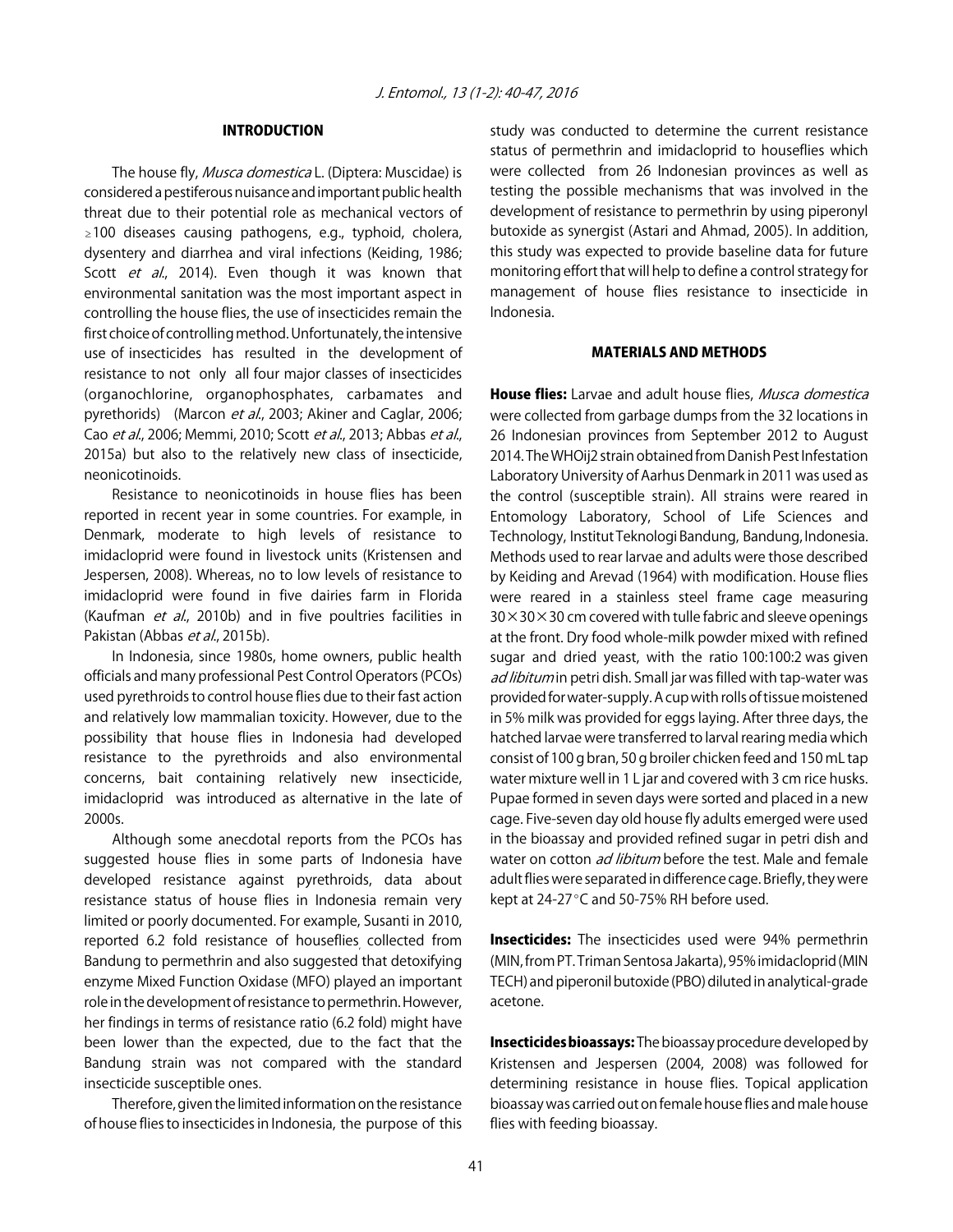A total 30 of chilled house flies were treated with 1 µL of permethrin in acetone applied topically on the dorsal thorax using a micropipette. Five-Thirteen concentrations of permethrin ranging from 1.22 $\times$ 10 $^{-6}$  to 5 $\times$ 10 $^{-3}$ % in acetone were used for estimating the  $LD_{50}$  and  $LD_{95}$ . After application house flies were placed in 14 oz plastic jar, covered and secured with a tulle cloth. An absorbent cotton ball with 15% sucrose placed on the screened cloth as food source. Control groups were treated only with acetone. The numbers of house flies dead or paralyzed were recorded at 24 h after treatment. In the same method, the piperonyl butoxide (PBO) as a synergist was used to view the activity of detoxifying enzymes system of Mixed Function Oxidase (MFO) by adding to permethrin in ratio 1:5 for piperonyl butoxide: permethrin.

Susceptibility to imidacloprid was determined using a non-choice feeding bioassay with male house flies. Insecticide-treated refined sugars were prepared 24 h before treatment. Ten milliliter of imidacloprid dissolved in a mount of acetone with concentration ranging from  $1.25 \times 10^4$  to 0.128% was added to 20 g refined sugar and stirred until the acetone evaporated. A total of 0.5 g of imidacloprid-treated refined sugar in small aluminum dishes as the only food and moistened cotton ball were placed in the bottom of 350 cm3 transparent plastic pot. Three replicates of 20 group of house flies were tested against 5-14 concentrations to determining the  $LC_{50}$  and  $LC_{95}$ . Acetone-treated refined sugar was similarly

provided to the control groups. Dead and ataxic house flies were recorded 72 h after treatment.

**Statistical analysis:** The lethal doses (LD<sub>50</sub> and LD<sub>95</sub>) or lethal concentrations (LC $_{50}$  and LC $_{95}$ ) were calculated by means of probit analysis (POLO-PC, LeORA Software, 2004).

**Resistance ratio:** The Resistance Ratio (RR) was determined by comparing the  $LD_{50}$  or  $LC_{50}$  of field-collected populations to the LD<sub>50</sub> or LC<sub>50</sub> of susceptible strain. The RR was not considered significantly different if the 95% confidence interval overlapped with 1 (Robertson et al., 2007). The determination of resistance levels were based on the resistance classification of the house flies developed by WHO (1980), i.e., low (<10), moderate (10-40), high (40-160) and very high  $(>160)$ .

#### RESULTS

The level of susceptibility of the widely used insecticides permethrin and imidacloprid were determined for 32 field-collected house flies strains from 26 provinces throughout Indonesia archipelago (Fig. 1) within two years, 2013 and 2014.



Fig. 1: Sample locations distribution of the *M. domestica* L. strains in Indonesia

Toxicity of permethrin to different strains of house flies: According to the resistance classification of the house flies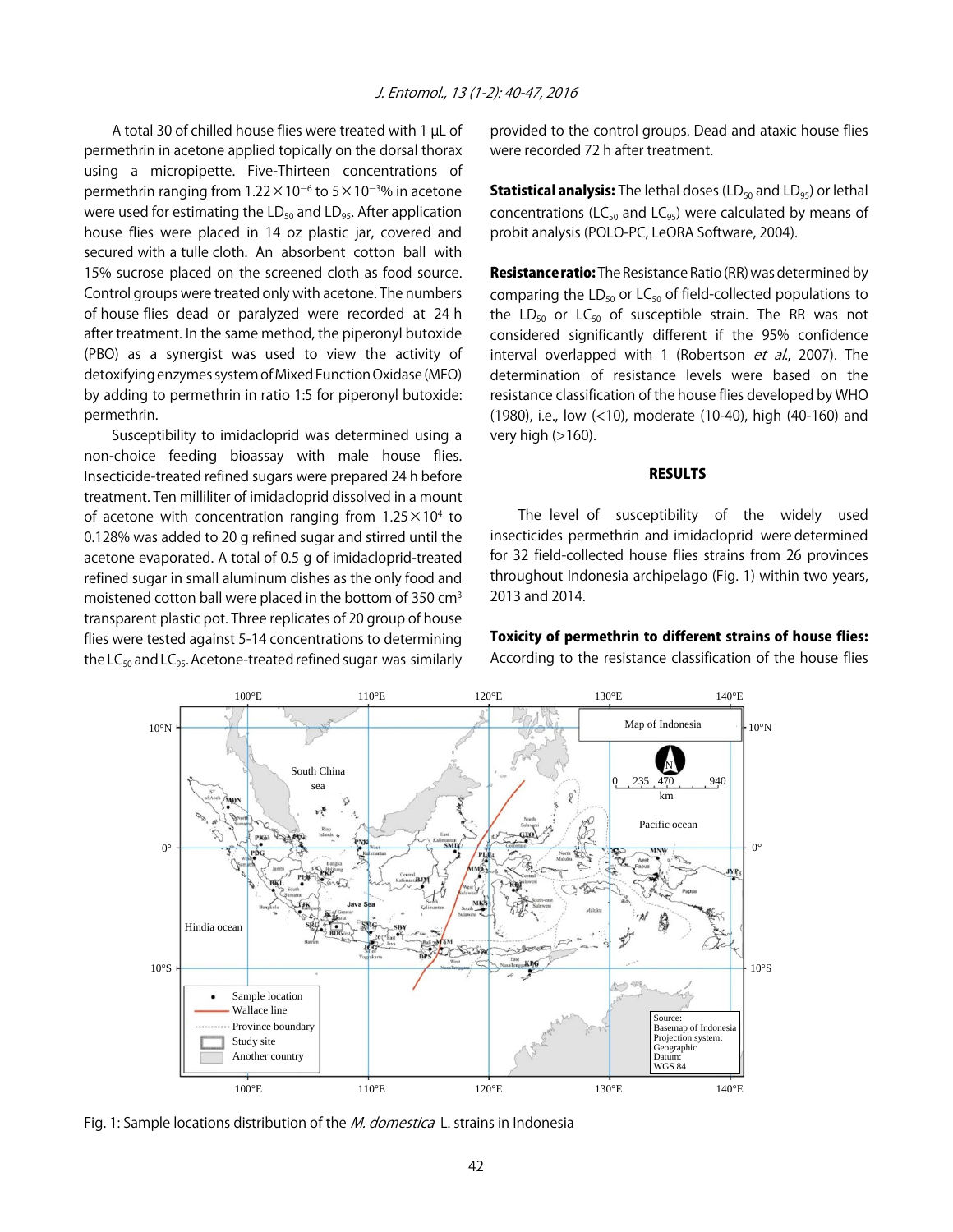#### J. Entomol., 13 (1-2): 40-47, 2016

| Table 1: Toxicity of permethrin to adult female house flies collected in 2013 from refuse sites in Indonesia |  |
|--------------------------------------------------------------------------------------------------------------|--|
|--------------------------------------------------------------------------------------------------------------|--|

|             |     | $LD_{50}$ (95% CI)     | $LD_{95}$ (95% CI)                                           |                |               |           |
|-------------|-----|------------------------|--------------------------------------------------------------|----------------|---------------|-----------|
| Strain      | N   |                        | ------------------------- (µg/fly) ------------------------- |                | $\chi^2$ (df) | $RR_{50}$ |
| WHOij2      | 180 | $2.1(1.6-3.1)10^{-3}$  | $13.2(7.3-40.1)10^{-3}$                                      | $2.1 \pm 0.34$ | 10.5(13)      |           |
| PLBa        | 198 | $0.6(0.5-0.7) 10^{-3}$ | $0.9(0.8-13.3)10^{-3}$                                       | $8.1 \pm 1.67$ | 4.4(7)        | $0.3*$    |
| <b>PKP</b>  | 596 | $0.9(0.7-1.0)10^{-3}$  | $2.1(1.7-3.2)10^{-3}$                                        | $4.3 \pm 0.66$ | 6.2(10)       | $0.4*$    |
| PNKa        | 201 | $0.8(0.5-1.0) 10^{-3}$ | $1.7(1.2 - 4.5)10^{-3}$                                      | $5.0 \pm 0.88$ | 17.5(8)       | $0.4*$    |
| <b>BDG</b>  | 185 | $1.2(1.1-1.4)10^{-3}$  | $2.1(1.8-3.0)10^{-3}$                                        | $7.0 \pm 1.30$ | 3.0(7)        | $0.6*$    |
| PDG         | 198 | $1.6(1.1-2.2)10^{-3}$  | $8.1$ (4.9-23.0) $10^{-3}$                                   | $2.4 \pm 0.48$ | 5.9(7)        | 0.8       |
| <b>JKTa</b> | 450 | $0.3(0.3-0.4)$         | $0.5(0.4-0.8)$                                               | $7.7 \pm 1.34$ | 6.3(6)        | $143*$    |
| BKL         | 388 | $1.0(0.5-1.5)$         | $7.0(4.5-19.6)$                                              | $2.0 \pm 0.44$ | 7.0(10)       | $476*$    |
| <b>JOGa</b> | 120 | $1.6(0.2-6.4)$         | 81.1 (15.1-81321.5)                                          | $1.0 \pm 0.25$ | 12.8(10)      | $762*$    |
| <b>KPG</b>  | 201 | $2.8(2.0-3.3)$         | $5.8(4.6-10.5)$                                              | $5.1 \pm 1.28$ | 9.5(10)       | 1333*     |
| <b>PLU</b>  | 198 | $3.0(1.9-4.1)$         | 15.2 (10.0-32.0)                                             | $2.3 \pm 0.43$ | 10.7(13)      | $1429*$   |
| SBYa        | 391 | $3.4(2.5-4.5)$         | 20.6 (13.2-44.6)                                             | $2.1 \pm 0.32$ | 9.4(10)       | $1619*$   |
| <b>MKS</b>  | 376 | $3.7(2.4-5.6)$         | 17.5 (9.9-63.3)                                              | $2.4 \pm 0.39$ | 11.3(8)       | $1762*$   |
| <b>GTO</b>  | 183 | $4.3(3.4-5.4)$         | $11.0(8.1-19.8)$                                             | $4.0 \pm 0.75$ | 2.9(6)        | 2058*     |
| SRGa        | 196 | $5.0(3.8-6.8)$         | $13.7(9.3-31.5)$                                             | $3.8 \pm 0.66$ | 6.1(6)        | 2381*     |
| SMG         | 196 | $5.1(4.1-6.4)$         | 14.3 (10.4-26.0)                                             | $3.7 \pm 0.64$ | 5.1(6)        | 2429*     |
| <b>MNW</b>  | 180 | $5.4(4.7-6.1)$         | $9.0(7.6-12.2)$                                              | $7.3 \pm 1.31$ | 3.7(7)        | 2571*     |
| TJK         | 389 | $7.0(5.9-8.5)$         | 14.7 (11.7-22.1)                                             | $5.3 \pm 0.83$ | 13.6(13)      | 3333*     |

N: Number of house flies used in each bioassay,  $\chi^2$ : Value is calculated by probit analysis using POLO PC software, Resistance Ratio (RR): LD<sub>50</sub> of field collected population/LD<sub>50</sub> of susceptible strain, \*Significantly different from 1.0 when 95% CL did not overlap

| Table 2: Toxicity of permethrin to adult female house flies collected in 2014 from refuse sites in Indonesia |  |
|--------------------------------------------------------------------------------------------------------------|--|
|--------------------------------------------------------------------------------------------------------------|--|

|             |     | $LD_{50}$ (95% CI)    | $LD_{95}$ (95% CI)                  |                |               |           |
|-------------|-----|-----------------------|-------------------------------------|----------------|---------------|-----------|
| Strain      | N   |                       | (µg/fly) -------------------------- |                | $\chi^2$ (df) | $RR_{50}$ |
| WHOij2      | 180 | $2.1(1.6-3.1)10^{-3}$ | $13.2(7.3-40.1)10^{-3}$             | $2.1 \pm 0.34$ | 10.5(13)      |           |
| DPS         | 300 | $2.2(1.5-4.1)10^{-3}$ | $7.4(4.4-27.1)10^{-3}$              | $3.1 \pm 0.50$ | 37.1 (13)     |           |
| <b>JYP</b>  | 330 | $0.4(0.3-0.4)$        | $1.2(0.9-1.8)$                      | $3.3 \pm 0.41$ | 26.9(28)      | $190*$    |
| PNKb        | 180 | $3.7(2.2-4.9)$        | $12.3(9.1-25.0)$                    | $3.2 \pm 0.76$ | 8.7(10)       | $1762*$   |
| SRGb        | 240 | $4.3(3.3-5.5)$        | 15.6 (11.2-25.4)                    | $2.9 \pm 0.37$ | 5.3(15)       | 2048*     |
| <b>MMJ</b>  | 300 | $5.1(3.3-7.1)$        | 25.1 (16.6-50.1)                    | $2.4 \pm 0.39$ | 10.9(16)      | 2429*     |
| <b>PKU</b>  | 176 | $7.6(5.8-9.8)$        | 36.7 (24.5-72.2)                    | $2.4 \pm 0.35$ | 9.3(10)       | $3619*$   |
| <b>MTM</b>  | 300 | $9.8(5.7-14.4)$       | 156.6 (89.3-410.5)                  | $1.4 \pm 0.21$ | 14.3 (19)     | 4667*     |
| <b>KDI</b>  | 330 | 13.2 (9.4-16.9)       | 63.9 (44.6-119.7)                   | $3.1 \pm 0.52$ | 10.3(13)      | 6286*     |
| SBYb        | 210 | 13.5 (3.7-24.0)       | 163.2 (75.2-1783.7)                 | $1.5 \pm 0.31$ | 13.2(9)       | $6429*$   |
| <b>JOGb</b> | 190 | 15.5 (11.0-24,4)      | 35.2 (23.1-175.2)                   | $4.6 \pm 1.08$ | 14.7 (10)     | 7381*     |
| <b>SMD</b>  | 300 | 17.0 (11.7-22.5)      | 83.6 (56.0-173.1)                   | $2.4 \pm 0.41$ | 5.3(11)       | 8095*     |
| PLBb        | 300 | 17.2 (13.4-21.9)      | 104.1 (70.8-185.1)                  | $2.1 \pm 0.25$ | 18.9 (19)     | 8190*     |
| <b>JKTb</b> | 240 | 21.3 (15.0-27.1)      | 72.3 (50.7-157.3)                   | $3.1 \pm 0.67$ | 11.7(13)      | $10142*$  |
| <b>BJM</b>  | 240 | 44.9 (34.6-53.9)      | 98.2 (76.9-166.4)                   | $4.8 \pm 1.06$ | 6.2(13)       | 21381*    |
| <b>MDN</b>  | 300 | 52.9 (42.6-64.9)      | 127.7 (95.8-228.0)                  | $4.3 \pm 0.72$ | 10.5(10)      | 25190*    |

N: Number of house flies used in each bioassay,  $\chi^2$ : Value is calculated by probit analysis using POLO PC software, Resistance Ratio (RR): LD<sub>50</sub> of field collected population/LD<sub>50</sub> of susceptible strain, \*Significantly different from 1.0 when 95% CL did not overlap

developed by WHO (1980), overall results of the assays to permethrin (Table 1 and 2) showed that the majority of field collected strains had very high level of resistance to permethrin, i.e., 25/32 (78.125%) with  $RR_{50} > 160$ . The slope of the probit line of three field strains (JOGa, MTM and SBYb) were <2.0, indicating the heterogeneity response of these strains to permethrin. In addition, the level of resistance of populations collected within 2014 was higher than strains collected in 2013. The addition of PBO in assay using permethrin (1:5) in 12 of 14 selected strains, tended to reduce the values of  $LD_{50}$  24 h as to those without the addition of PBO. Six strains, i.e., SRGb, MTM, KDI, PLB and SBYb, were greatlyreduced the  $LD_{50}$  value in the presence of PBO (Fig. 2).

Toxicity of imidacloprid to different strains of house flies: In contrast with the results of the permethrin bioassay, all of the field-collected strains of *M. domestica* (32 strains) in this study showed no to low levels of resistance to imidacloprid (0.4-6.1 fold) (Table 3 and 4). Fourteen strains had no resistance levels according to the criteria by Abbas et al. (2015a) with RR less than two when compared to the susceptible standard strain. The shallow slopes of the dose-response curve of three field populations (DPS, SBYb and PNKb) indicating the heterogeneity response of these populations to imidacloprid. The  $LC_{50}$  value or resistance ratio of the field strains collected in 2014 (Table 4) was with in the range of responses tested in 2013 (Table 3).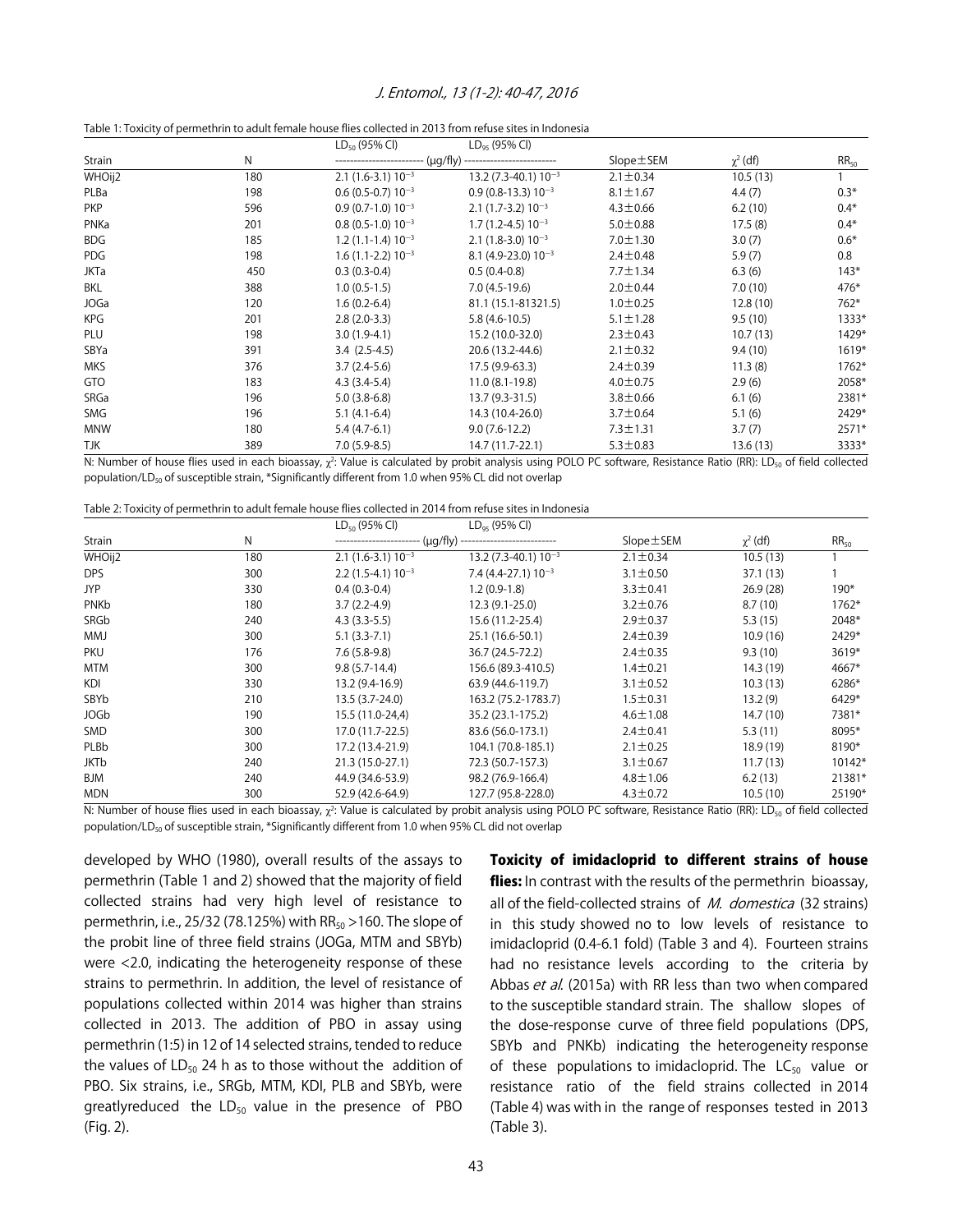#### J. Entomol., 13 (1-2): 40-47, 2016

|--|

|             |      | $LC_{50}$ (95% CI)  | $LC_{95}$ (95% CI)                                                          |                |               |           |
|-------------|------|---------------------|-----------------------------------------------------------------------------|----------------|---------------|-----------|
| Strain      | N    |                     | ------------------------ (µg a.i. g <sup>-1</sup> ) ----------------------- |                | $\chi^2$ (df) | $RR_{50}$ |
| WHOij2      | 600  | 24.1 (19.1-28.8)    | 77.2 (63.0-102.5)                                                           | $3.2 \pm 0.39$ | 11.6(15)      |           |
| SBYa        | 902  | $9.0(4.1-13.2)$     | 57.0 (37.7-138.9)                                                           | $2.0 \pm 0.46$ | 6.4(13)       | $0.4*$    |
| <b>PDG</b>  | 420  | 21.7 (18.5-24.9)    | 57.7 (47.2-77.7)                                                            | $3.9 \pm 0.47$ | 7.0(10)       | 0.9       |
| <b>KPG</b>  | 424  | 26.8 (18.2-36.3)    | 161.4 (104.4-343.9)                                                         | $2.1 \pm 0.27$ | 12.5(10)      | 1.1       |
| PLU         | 616  | 25.6 (22.9-28.5)    | 47.2 (40.3-60.8)                                                            | $6.2 \pm 0.90$ | 6.8(17)       | 1.1       |
| <b>JOGa</b> | 947  | 26.9 (17.0-36.8)    | 175.3 (117.7-348.1)                                                         | $2.0 \pm 0.33$ | 12.6(13)      | 1.1       |
| GTO         | 360  | 29.6 (24.1-34.7)    | 83.8 (66.1-125.9)                                                           | $3.7 \pm 0.57$ | 5.2(7)        | 1.2       |
| <b>MNW</b>  | 360  | 29.1 (22.7-35.1)    | 101.4 (78.1-154.4)                                                          | $3.0 \pm 0.44$ | 6.7(7)        | 1.2       |
| BKL         | 420  | 38.8 (31.5-45.5)    | 110.4 (87.9-161.2)                                                          | $3.6 \pm 0.54$ | 7.8(12)       | $1.6*$    |
| JKTa        | 690  | 41.6 (34.8-48.7)    | 172.0 (133.5-248.0)                                                         | $2.7 \pm 0.29$ | 10.8(13)      | $1.7*$    |
| SMG         | 1425 | 49.0 (41.0-58.4)    | 310.7 (226.2-480.0                                                          | $2.0 \pm 0.18$ | 11.5(16)      | $2.0*$    |
| <b>MKS</b>  | 540  | 52.1 (45.9-58.4)    | 124.4 (101.9-172.9)                                                         | $4.3 \pm 0.61$ | 4.8(10)       | $2.2*$    |
| <b>PKU</b>  | 280  | 58.6 (51.2-67.3)    | 167.4 (135.3-224.7)                                                         | $3.6 \pm 0.35$ | 7.5(12)       | $2.4*$    |
| PLBa        | 280  | 58.2 (47.6-70.6)    | 144.2 (110.6-225.3)                                                         | $4.2 \pm 0.50$ | 9.8(8)        | $2.4*$    |
| PNKa        | 840  | 56.8 (48.9-65.9)    | 229.6 (180.7-315.2)                                                         | $2.7 \pm 0.23$ | 9.9(16)       | $2.4*$    |
| <b>BDG</b>  | 360  | 66.0 (56.8-76.7)    | 258.6 (201.0-366.5)                                                         | $2.8 \pm 0.26$ | 11.3(13)      | $2.7*$    |
| <b>TJK</b>  | 735  | 89.8 (77.8-103.3)   | 360.3 (284.3-495.7)                                                         | $2.7 \pm 0.24$ | 8.7(15)       | $3.7*$    |
| <b>PKP</b>  | 720  | 90.8 (79.5-104.0)   | 283.8 (228.0-382.9)                                                         | $3.3 \pm 0.31$ | 11.2(13)      | $3.8*$    |
| SRGa        | 246  | 147.6 (109.1-200.0) | 505.1 (326.8-1340.9)                                                        | $3.1 \pm 0.49$ | 10.8(8)       | $6.1*$    |

N: Number of house flies used in each bioassay,  $\chi^2$ : Value is calculated by probit analysis using POLO PC software, Resistance Ratio (RR): LC<sub>50</sub> of field collected population/LC<sub>50</sub> of susceptible strain, \*Significantly different from 1.0 when 95% CL did not overlap

|  |  |  | Table 4: Toxicity of imidacloprid to adult male house flies collected in 2014 from refuse sites in Indonesia |
|--|--|--|--------------------------------------------------------------------------------------------------------------|
|  |  |  |                                                                                                              |

|             |     | $LC_{50}$ (95% CI)  | $LC_{qs}$ (95% CI)    |                 |               |           |
|-------------|-----|---------------------|-----------------------|-----------------|---------------|-----------|
| Strain      | N   |                     |                       | $Slope \pm SEM$ | $\chi^2$ (df) | $RR_{50}$ |
| WHOij2      | 600 | 24.1 (19.1-28.8)    | 77.2 (63.0-102.5)     | $3.2 \pm 0.39$  | 11.6(15)      |           |
| DPS         | 610 | 23.1 (17.0-29.9)    | 186.0 (132.2-297.8)   | $1.8 \pm 0.19$  | 18.8 (20)     | 1.0       |
| <b>MTM</b>  | 360 | 29.9 (25.7-34.8)    | 77.6 (62.4-106.5)     | $4.0 \pm 0.46$  | 12.3(13)      | 1.2       |
| <b>MMJ</b>  | 480 | 34.9 (26.8-44.7)    | 84.9 (62.8-143.5)     | $4.2 \pm 0.46$  | 23.2(11)      | 1.4       |
| <b>KDI</b>  | 160 | 39.2 (22.5-69.8)    | 167.9 (87.9-913.1)    | $2.6 \pm 0.40$  | 10.4(5)       | 1.6       |
| PLBb        | 307 | 44.4 (34.7-55.5)    | 203.7 (146.9-330.5)   | $2.5 \pm 0.30$  | 9.7(10)       | $1.8*$    |
| <b>JYP</b>  | 280 | 47.4 (30.0-59.6)    | 125.0 (96.6-221.5)    | $3.9 \pm 0.91$  | 9.1(10)       | 2.0       |
| <b>MDN</b>  | 240 | 66.4 (41.5-85.8)    | 173.9 (123.8-490.9)   | $3.9 \pm 0.85$  | 10.4(8)       | $2.8*$    |
| JKTb        | 452 | 68.7 (55.9-82.6)    | 419.8 (308.1-650.3)   | $2.1 \pm 0.21$  | 17.1(18)      | $2.8*$    |
| SBYb        | 400 | 85.2 (43.6-141.3)   | 1317.2 (585.9-7812.7) | $1.4 \pm 0.17$  | 26.7(14)      | $3.5*$    |
| SMD         | 600 | 83.2 (73.1-94.3)    | 222.2 (182.6-294.6)   | $3.9 \pm 0.41$  | 9.7(10)       | $3.5*$    |
| PNKb        | 440 | 98.3 (53.2-171.1)   | 738.9 (335.2-7910.3)  | $1.9 \pm 0.29$  | 18.5(8)       | $4.1*$    |
| SRGb        | 640 | 113.6 (94.7-135.7)  | 345.7 (259.4-559.2)   | $3.4 \pm 0.39$  | 10.9(9)       | $4.7*$    |
| <b>BJM</b>  | 140 | 114.6 (91.5-143.9)  | 313.7 (228.2-562.0)   | $3.8 \pm 0.65$  | 2.7(4)        | $4.8*$    |
| <b>JOGb</b> | 500 | 137.5 (108.8-166.3) | 383.1(301.7-553.1)    | $3.7 \pm 0.52$  | 9.9(10)       | $5.7*$    |

N: Number of house flies used in each bioassay, χ<sup>2</sup>: Value is calculated by probit analysis using POLO PC software, Resistance Ratio (RR): LC<sub>50</sub> of field collected population/LC<sub>50</sub> of susceptible strain, \*Significantly different from 1.0 when 95% CL did not overlap

#### **DISCUSSION**

The findings that highly resistance to permethrin can be partially explained by the wide use of permethrin and other pyrethroids for house fly control in urban, agricultural and veterinary environments since early 1980s. In addition, the high levels of resistance might have been related to the cross resistance to previously used, now banned, insecticides such as DDT and dieldrin, since organochlorines and pyrethroids have similar mode of action. The results of the present study appears similar with the previous study conducted in our laboratory which showed that Aedes aegypti and Blattella germanica resistance to permethrin. For example A. aegypti from Bandung had a high resistance (79.3 fold) (Ahmad et al., 2007), whilst for Blatella germanica, the study revealed the existence of extremely high resistance to permethrin (RR<sub>50</sub> 1013.17 fold) (Rahayu et al., 2012).

This study also showed that the addition of PBO together with the application of permethrin, reduced the LD values for 12 strains. There was possibility that the PBO which works by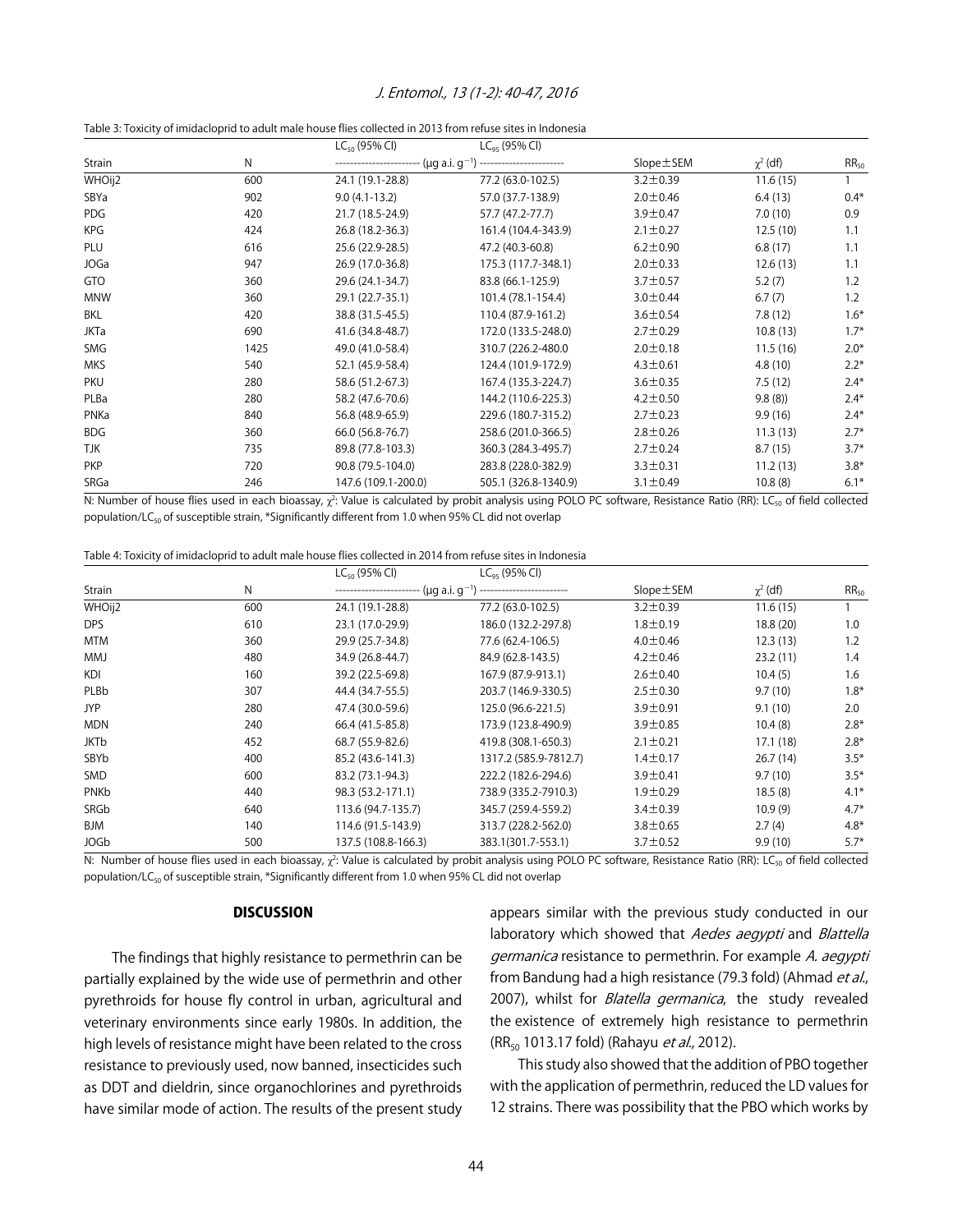

Fig. 2: The Toxicity of permethrin and permethrin+PBO in 14 strains of house fly *M. domestica* L from Indonesia

inhibiting Mixed Function Oxidase (MFO) play important role in the occurrence of resistance. Nonetheless, our findings could not rule out, some other mechanisms that maybe responsible for the observed very high resistance to permethrin in majority of the strains, such as cuticular reduction penetration (pen) mechanism which was reported on multi resistant strains LPR which had 5900 times the level of resistance to permethrin (Shono et al., 2002). Moreover, the presence of kdr and super kdr mutation in the segment gen of voltage-sensitive sodiun channel (Vssc) has been known responsible to permethrin resistance in many regions (Huang et al., 2004; Rinkevich et al., 2006; Taskin et al., 2011; Al-Deeb, 2014; Mazzoni et al., 2015).

In contrast with our findings, Bong and Zairi (2010) reported that in the State of Penang Malaysia, permethrin was still the most effective insecticide in controlling M. domestica with resistance ratios ranging from 0.5-2.4 fold. Abbas et al. (2015b) in Pakistan reported resistance ratios for pyrethroids of 14-55 fold for cypermethrin, 11-45 fold for bifenthrin and 0.84-4.06 fold for deltamethrin. The high level of resistance to permethrin was also found by Kaufman et al. (2010a) in all field-collected strain from Florida. However, our findings also showed that about 5/32 (15.6%) of the strains demonstrated greater levels of susceptibility to permethrin than the susceptible strain ( $RR_{50}$ <1). This finding was unexpected since it is unlikely that the flies in the areas surveyed had not been exposed to permethrin. Nonetheless, since we do not have historical records of permethrin or other pyrethroids used in those five areas, the question remains to be unanswered.

Therefore the findings from the present study which suggest that very high resistance on M. domestica to permethrin is widespread in Indonesia. It is rather alarming and need preventive actions, as it is suggested before that to avoid the possible control failure in the field, a permethrin halt for a certain period should be carried out (Rahayu et al., 2012). However, the fact that house flies in this study have developed resistance to permethrin, we have to admit that no study has been carried out to measure the operation impact of resistance. So we were not sure whether the very high resistance levels found in this study has led to any control failure or not. As confirmed by Marcon et al. (2003) that insecticide resistance was more due to the results of migration of resistant house flies rather than the exposure of insecticide. House flies were more intensely exposed to chemical treatment in domestic settings and resistant individuals may move to other site.

Imidacloprid was a new insecticide registered in Indonesia in the late 2000s and has not been widely used. Commonly, the use of imidacloprid in commercially insecticides was restricted in the poultry area, meanwhile the sampling locations of this present study were garbage dump in urban area. Nonetheless, the results showed that resistance to imidacloprid was emerged in the house fly in Indonesia.

Kaufman et al. (2006) also reported low levels of resistance to imidacloprid in the USA. Although imidacloprid had not been used previously, six colonies of house flies collected in 2004 exhibited limited cross resistance to imidacloprid (RR 3.1-8.0 fold). Recent report in Pakistan by Abbas et al. (2015b) also showed no to low level of resistance to imidacloprid with RR 2-14 fold. Inspite of resistance ratio remain relatively low, Kaufman et al. (2010a) noticed that it was significantly resistant to imidacloprid. Furthermore, Kaufman et al. (2010b) concluded that house flies were capable of developing high levels of resistance to imidacloprid when presented as sugar bait. The rapidity imidacloprid resistance can develop under high selection pressure and the early appearance of that resistance in field situations.

Regarding to the condition of low level of resistance, Gerry and Zhang (2009) supposed that house flies can develop resistance to imidacloprid baits through altered behavioral response to imidacloprid. House fly was able to elude against food containing imidacloprid in around. Moreover, imidacloprid may also have acted as a feeding deterrent in resistant house fly.

In Denmark, the situation was rather alarming and perplexing due to the fact that even though neonicotinoid insecticides had not been used in the area of collections, Markussen and Kristensen (2010) observed that two field populations demonstrated RR 20 and 140 fold. Even though there was no clear explanation about the findings, they suggested that the high resistance to imidacloprid was partly due to altered cytochrome P450 activity.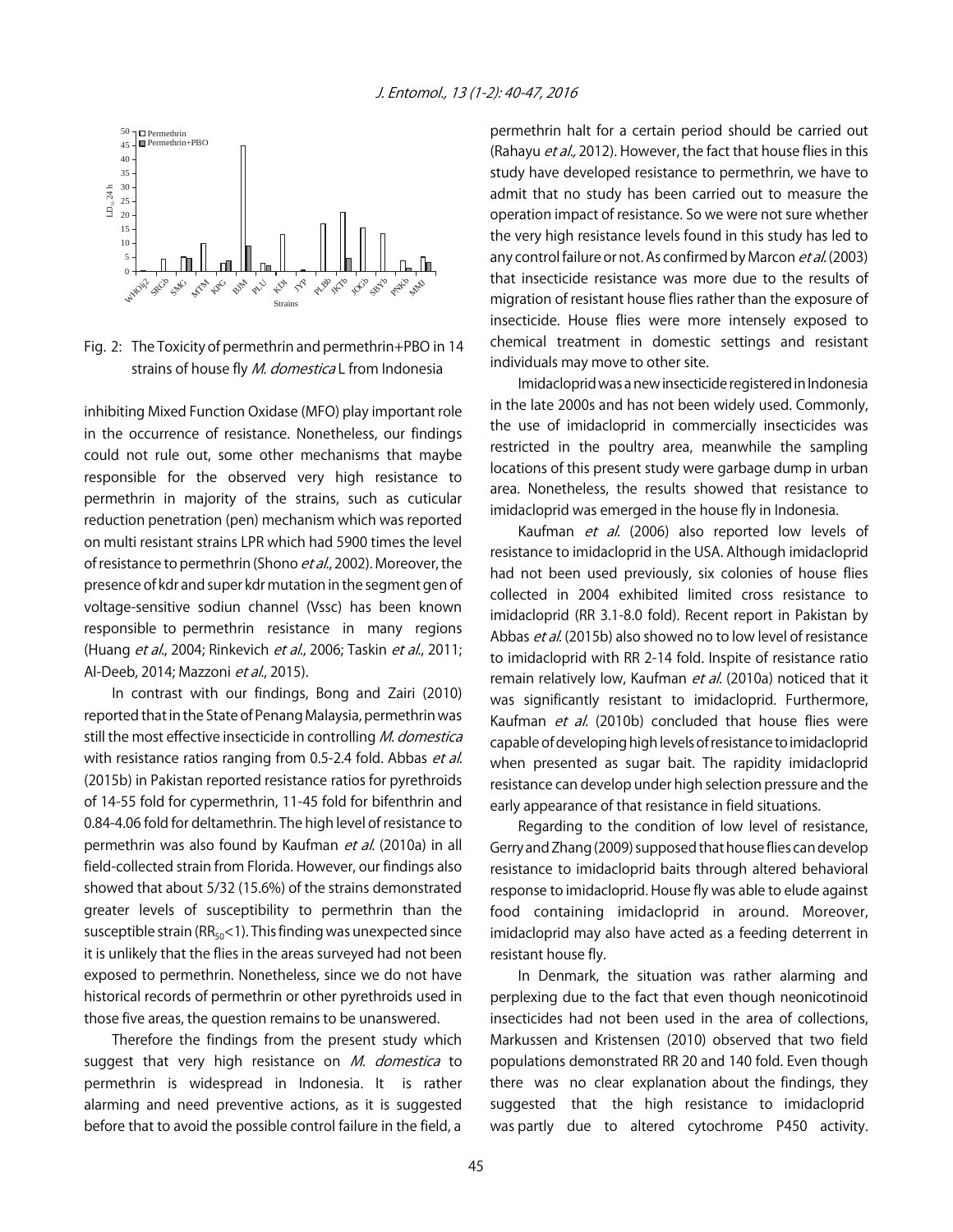#### CONCLUSION

Results of this study, which is the first report of insecticides resistance status covering a wide range of field-collected populations of house fly in Indonesia, provide important baseline data on the susceptibility and resistance of field population of house fly to permethrin and imidacloprid in Indonesia. Thus, the findings have reminded us about the importance of current knowledge about the extent and geographic distribution of insecticide resistance. Monitoring of resistance to commonly used insecticides indicates a need to identify resistant mechanisms to identify alternative modes of house fly control.

#### ACKNOWLEDGMENTS

This work was funded the by Directorate General of Higher Education Ministry of Education Indonesia. The authors thank supporting personnel at Universitas Tanjungpura, Local Government of Kalimantan Barat, Biaya Operasioanl Perguruan Tinggi Negeri-Institut Teknologi Bandung (BOPTN-ITB) and Sekolah Ilmu dan Teknologi Hayati-ITB, Bandung for funding support. The authors also thank to the volunteers for assisting in house fly sampling and PT Triman Sentosatama, Jakarta, Indonesia for providing insecticides used in this study. The authors especially thank Dr. Michael Kristensen (Department of Agroecology, Aarhus University, Denmark) for valuable discussion, suggestions and encouragement.

#### **REFERENCES**

- Abbas, N., S.S. Shad and M. Ismail, 2015a. Resistance to conventional and new insecticides in house flies (Diptera: Muscidae) from poultry facilities in Punjab, Pakistan. J. Econ. Entomol., (In Press). 10.1093/jee/tou057
- Abbas, N., S.A. Shad and R.M. Shah, 2015b. Resistance status of Musca domestica L. populations to neonicotinoids and insect growth regulators in Pakistan poultry facilities. Pak. J. Zool., 47: 1663-1671.
- Ahmad, I., S. Astari and M. Tan, 2007. Resistance of Aedes aegypti (Diptera: Culicidae) in 2006 to pyrethroid insecticides in Indonesia and its association with oxidase and esterase levels. Pak. J. Biol. Sci., 10: 3688-3692.
- Akiner, M.M. and S.S. Caglar, 2006. The status and seasonal changes of organophosphate and pyrethroid resistance in Turkish populations of the house fly, Musca domestica L.(Diptera: Muscidae). J. Vector Ecol., 31: 426-432.
- Al-Deeb, M.A., 2014. Pyrethroid insecticide resistance kdr gene in the house fly, *Musca domestica* (Diptera: Muscidae), in the United Arab Emirates. Agric. Sci., 15: 1522-1526.
- Astari, S. and I. Ahmad, 2005. Insecticide resistance and effect of piperonyl butoxide as a synergist in three strains of Aedes aegypti(Linn.) (Diptera: Culicidae) against insecticides permethrin, cypermethrin and D-allethri. Buletin Penelitian Kesehatan, 33: 73-79.
- Bong, L.J. and J. Zairi, 2010. Temporal fluctuations of insecticides resistance in Musca domestica Linn (Diptera: Muscidae) in Malaysia. Trop. Biomed., 27: 317-325.
- Cao, X.M., F.L. Song, T.Y. Zhao, Y.D. Dong, C.X. Sun and B.L. Lu, 2006. Survey of deltamethrin resistance in house flies (*Musca domestica*) from urban garbage dumps in Northern China. Environ. Entomol., 35: 1-9.
- Gerry, A.C. and D. Zhang, 2009. Behavioral resistance of house flies, Musca domestica (Diptera: Muscidae) to imidacloprid. U.S. Army Medical Department Journal, July-September 2009, pp: 54-59.
- Huang, J., M. Kristensen, C.L. Qiao and J.B. Jespersen, 2004. Frequency of *kdr* gene in house fly field populations: Correlation of pyrethroid resistance and kdr frequency. J. Econ. Entomol., 97: 1036-1041.
- Kaufman, P.E., A.C. Gerry, D.A. Rutz and J.G. Scott, 2006. Monitoring susceptibility of house flies (Musca domestica L.) in the United States to imidacloprid. J. Agric. Urban Entomol., 23: 195-200.
- Kaufman, P.E., S.C. Nunez, C.J. Geden and M.E. Scharf, 2010a. Selection for resistance to imidacloprid in the house fly (Diptera: Muscidae). J. Econ. Entomol., 103: 1937-1942.
- Kaufman, P.E., S.C. Nunez, R.S. Mann, C.J. Geden and M.E. Scharf, 2010b. Nicotinoid and pyrethroid insecticide resistance in houseflies (Diptera: Muscidae) collected from Florida dairies. Pest Manage. Sci., 66: 290-294.
- Keiding, J. and K. Arevad, 1964. Procedure and equipment for rearing a large number of housefly strains. Bull. World Health Organiz., 31: 527-528.
- Keiding, J., 1986. The house-fly: Biology and control. WHO/VBC/86.937, World Health Organization, Vector Biology and Control Division, Geneva, Switzerland, pp: 1-63.
- Kristensen, M. and J.B. Jespersen, 2004. Susceptibility of spinosad in *Musca domestica* (Diptera: Muscidae) field populations. J. Econ. Entomol., 97: 1042-1048.
- Kristensen, M. and J.B. Jespersen, 2008. Susceptibility to thiamethoxam of Musca domestica from Danish livestock farms. Pest Manage. Sci., 64: 126-132.
- LeOra Software, 2004. POLO-PC: Probit and logit analysis. LeOra Software, California, USA.
- Marcon, P.C.R.G., G.D. Thomas, B.D. Siegfried, J.B. Campbell and S.R. Skoda, 2003. Resistance status of house flies (Diptera: Muscidae) from Southeastern Nebraska beef cattle feedlots to selected insecticides. J. Econ. Entomol., 96: 1016-1020.